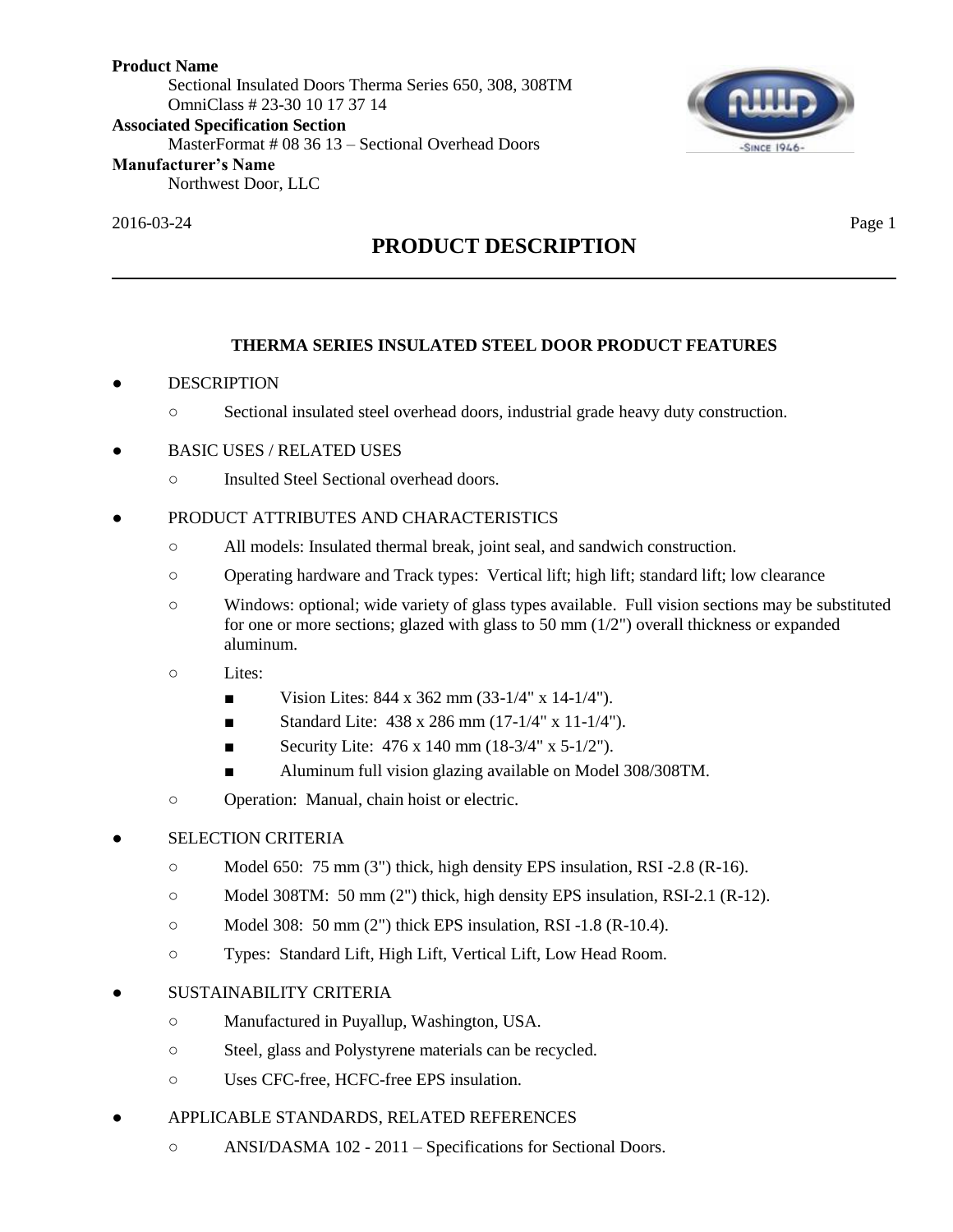Sectional Insulated Doors Therma Series 650, 308, 308TM OmniClass # 23-30 10 17 37 14

**Associated Specification Section**

MasterFormat # 08 36 13 – Sectional Overhead Doors

#### **Manufacturer's Name**

Northwest Door, LLC

## 2016-03-24 Page 2

**SINCE 1946** 

# **PRODUCT DESCRIPTION**

- ASTM A229 / A229M 12 Standard Specifications for Steel Wire, Quenched and Tempered for Mechanical Springs.
- ASTM A653 / A653M 11 Standard Specification for Steel Sheet, Zinc Coated (Galvanized) or Zinc Iron Alloy Coated (Galvannealed) by the Hot Dip Process

## PERFORMANCE CRITERIA

- Maximum deflection of door in open (horizontal) position:  $1/120<sup>th</sup>$  of the door width.
- Wind Loads: Comply with ANSI/DASMA 102 -2011
- QUALITY STATEMENTS
	- Northwest Door, LLC
		- Has been in business since 1946.
		- Member of International Door Association (IDA).
		- Member of Door and Access Systems Manufacturers Association (DASMA).
	- Installer Qualifications: Minimum five years of documented experience and approved by Northwest Door, LLC
- PACKAGING, HANDLING AND STORAGE
	- Door sections should be carried and handled in the upright position, on edge. Carrying flat can result in damage.
	- Store in manufacturer's unopened packaging until time of installation. Protect from moisture.
	- Store in dry weather-tight location.

## **WARRANTY**

○ One year from shipment date, against defects in material and/or workmanship.

## **PRODUCT PROPERTIES**

# **MATERIALS**

- Steel: Roll-formed, Z120 (G40) hot-dipped galvanized to ASTM A653/A653M, painted.
- Insulation: CFC free, expanded polystyrene (EPS).
	- Model 650: High density EPS, 75 mm (3") thick, RSI-2.8 (R-16).
	- Model 308TM: High density EPS, 50 mm (2") thick, RSI-2.1 (R-12).
	- $\blacksquare$  Model 308: EPS, 50 mm (2") thick, RSI-1.8 (R-10.4).
- Glazing:
	- Standard: 3 mm (1/8") clear annealed, single pane.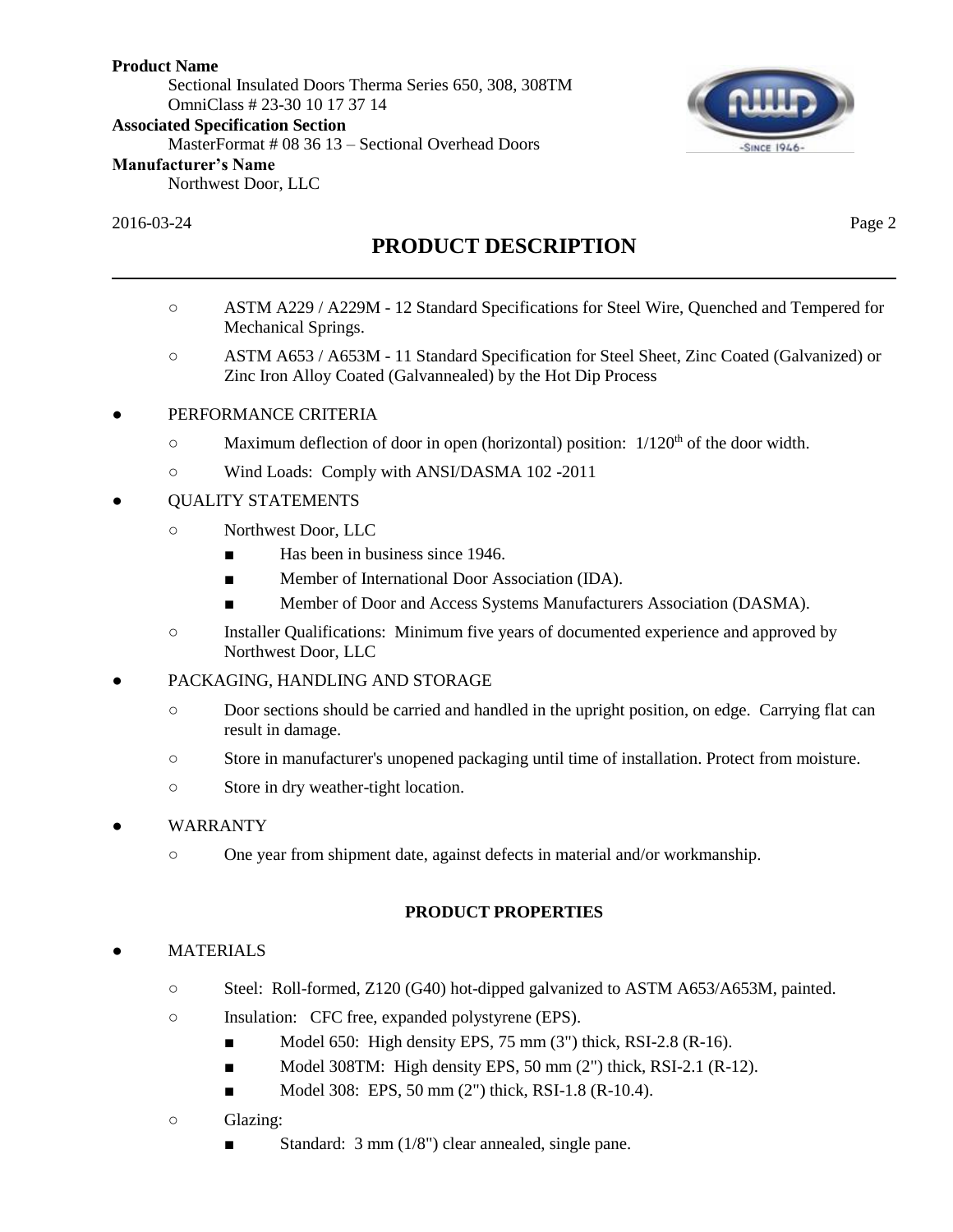Sectional Insulated Doors Therma Series 650, 308, 308TM OmniClass # 23-30 10 17 37 14

#### **Associated Specification Section**

MasterFormat # 08 36 13 – Sectional Overhead Doors

#### **Manufacturer's Name**

Northwest Door, LLC

2016-03-24 Page 3

# **PRODUCT DESCRIPTION**

# ■ Optional Glass Types:

- $\Box$  4 mm (5/32") Rain
	- □ 4 mm (5/32") Solar Cool Bronze
	- $\Box$  6 mm (1/4") Clear
	- $\Box$  6 mm (1/4") Mirropane
	- $\Box$  6 mm (1/4") Plexiglass
	- $\Box$  6 mm (1/4") Polycarbonate
	- $\Box$  3 mm (1/8") Bronze
	- $\Box$  3 mm (1/8") Clear
	- $\Box$  3 mm (1/8") Gluechip
	- $\Box$  3 mm (1/8") Gray
	- $\Box$  3 mm (1/8") Greylite #31
	- $\Box$  3 mm (1/8") Mistlite
	- □ 3 mm (1/8") P516 Obscure
	- $\Box$  3 mm (1/8") Acrylic
	- □ 3 mm (1/8") Polycarbonate
	- $\Box$  3 mm (1/8") Satin Etch
	- $\Box$  3 mm (1/8") Seedy
	- $\Box$  13 mm (1/2") Insulated Clear
	- □ 5.5 mm (7/32") White Diffused Laminated
- Other glass types available upon request.
- Online samples: [http://www.northwestdoor.com/commercial/steel-doors/900-series/.](http://www.northwestdoor.com/commercial/steel-doors/900-series/)
- **DIMENSIONS**

○ Standard Widths:

| Widths   | 2490 mm                 | 2795 mm    | 3098 mm                  | 3708 mm                      | 4318 mm                  | 4928 mm    | 5537 mm                  | 6146 mm    | 6756 mm     | 7366 mm     |
|----------|-------------------------|------------|--------------------------|------------------------------|--------------------------|------------|--------------------------|------------|-------------|-------------|
|          | $8^{\circ} - 2^{\circ}$ | $9' - 2''$ | $10^{\circ} - 2^{\circ}$ | $12^{\degree} - 2^{\degree}$ | $14^{\circ} - 2^{\circ}$ | $16' - 2"$ | $18^{\circ} - 2^{\circ}$ | $20' - 2"$ | $22' - 2''$ | $24' - 2''$ |
| $#$ Bays |                         | ∸          |                          |                              |                          |            |                          |            | O           |             |

○ Optional: Widths available to 7366 mm (24-2').

| $\circ$ | <b>Standard Heights:</b> |
|---------|--------------------------|
|---------|--------------------------|

| <b>Heights</b> | 2464 mm<br>$Q^2$ 1 <sup>22</sup><br>$-1$ | 2769 mm<br>$9' - 1''$ | $3073$ mm<br>$10' - 1''$ | 3683 mm<br>$12"$ -1" | 4293 mm<br>$14' - 1''$ | 4902 mm<br>$16' - 1"$ |
|----------------|------------------------------------------|-----------------------|--------------------------|----------------------|------------------------|-----------------------|
| # Sections     | 4                                        |                       |                          |                      |                        |                       |

○ Optional: Heights in 76 mm (3") increments

- Section Heights
	- $\Box$  610 mm (24 inches).
	- □ 525 mm (21 inches).

○ Glazing - Standard Sizes:

- Vision Lites:  $844 \times 362 \text{ mm} (33-1/4" \times 14-1/4").$
- Standard Lite: 438 x 286 mm (17-1/4" x 11-1/4").
- Security Lite:  $476 \times 140$  mm  $(18-3/4" \times 5-1/2")$ .

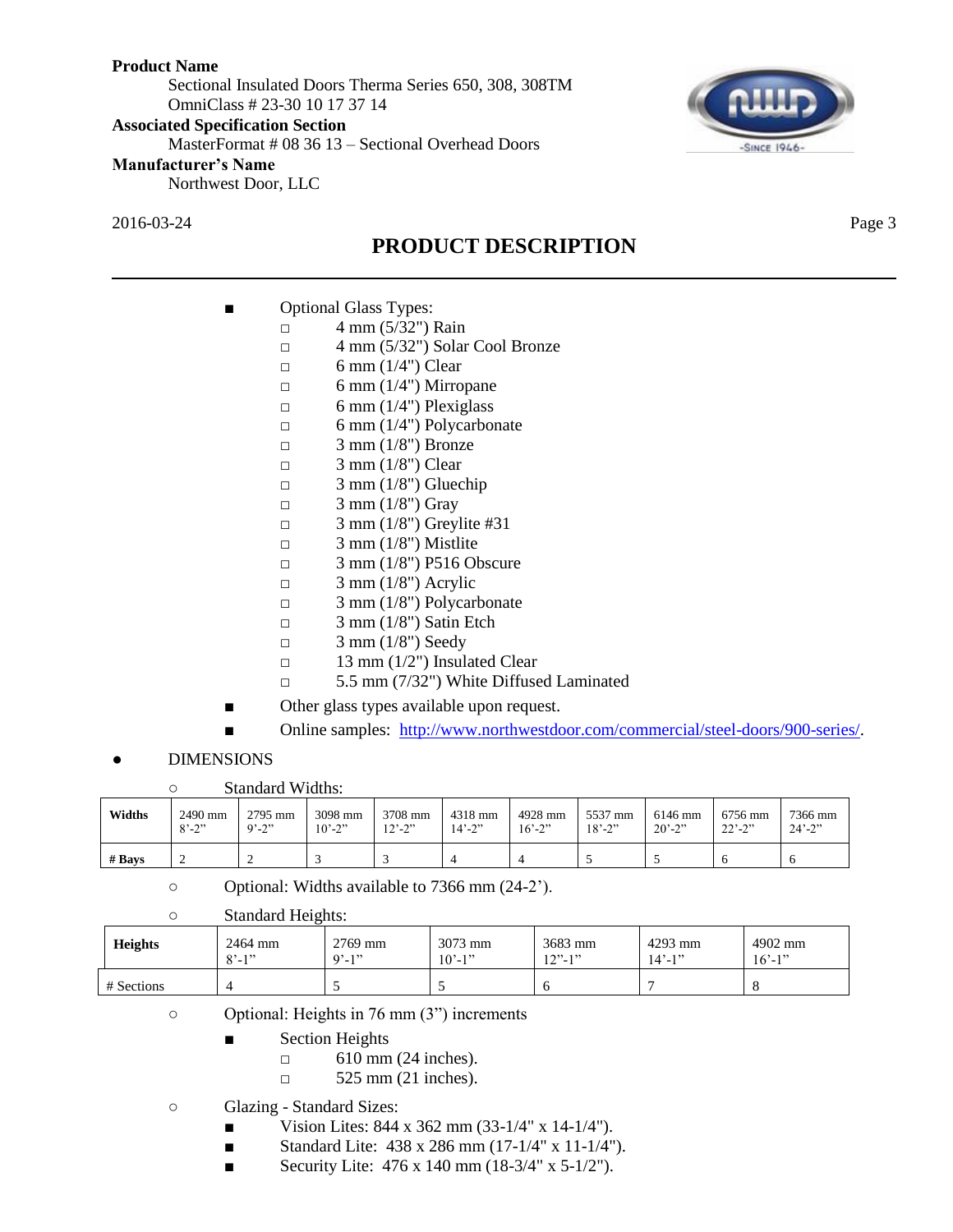Sectional Insulated Doors Therma Series 650, 308, 308TM OmniClass # 23-30 10 17 37 14

**Associated Specification Section**

MasterFormat # 08 36 13 – Sectional Overhead Doors

#### **Manufacturer's Name**

Northwest Door, LLC

## 2016-03-24 Page 4

# **PRODUCT DESCRIPTION**

■ Aluminum full vision glazing available on Model 308/308TM.

# **ACCESSORIES**

- Operator:
	- Manual: Push up with pull rope, manual chain hoist, direct drive or reduced drive (not available on standard lift or low headroom hardware).
	- Electric: Professional grade LiftMaster<sub>®</sub> openers; jack shaft, hoist or trolley type as required for hardware type.
- Optional: Special controls for available on request
- A) Entrapment Protection:
- 1) Pneumatic sensing edge
- 2) Electric sensing edge
- 3) Photo eyes
- B) Operator Controls:
- 1) Push button control station w/ open, close, stop buttons
- 2) Key operated control station
- 3) Push-button control station with push buttons
- C) Special Operation:
- 1) Pull Switch
- 2) Card Reader Control
- 3) Timer to Close
- 4) Photo Cell operation
- Weather-stripping: Vinyl, u-shaped loop type; retains sealing properties in sub-freezing and high heat.
	- Jamb and head: Flexible cold weather vinyl; in continuous contact at perimeter of door exterior when door is in closed position.
	- Bottom weather-seal: Compressible vinyl; in continuous contact with floor when door is closed.
- Locks:
	- Standard: end stile mounted interior slide bolt.
	- Optional: rim cylinder and lock.
	- Master-keyed cylinders supplied by others.

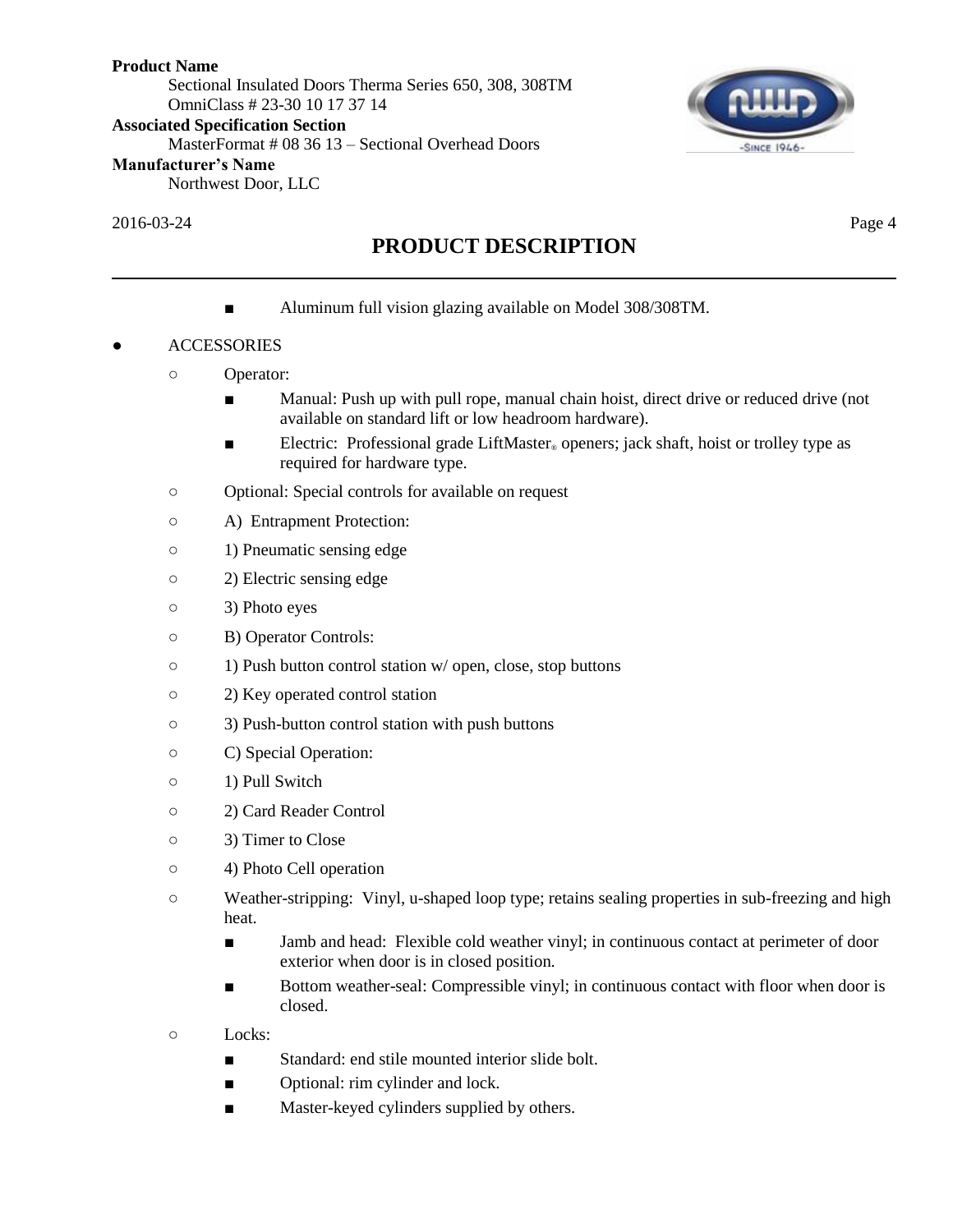Sectional Insulated Doors Therma Series 650, 308, 308TM OmniClass # 23-30 10 17 37 14

**Associated Specification Section**

MasterFormat # 08 36 13 – Sectional Overhead Doors

#### **Manufacturer's Name**

Northwest Door, LLC

2016-03-24 Page 5

# **SINCE 1946**

# **PRODUCT DESCRIPTION**

## SHOP FABRICATION AND ASSEMBLY

- Door Sections: Standard Steel, 0.4 mm (28 ga) thick, embossed. / 24 ga. Face optional
	- Sandwich construction with steel, insulation, steel layers, roll-formed to a full thickness.
	- Tongue and groove, thermally broken, weather sealed joints.
	- Sections: Continuous 0.9 mm (20 ga) backer plate runs vertically the full width of the section at all hinge locations.
	- Bottom section: Full width aluminum reinforcing angle/retainer fitted with compressible loop-type weather seal designed for continuous contact at seal.
- Track:
	- Standard: Steel, 1.5 mm (16 ga) thick, 50 mm (2") wide, hemmed and bracket mounted.
	- **•** Optional: Steel, 2.8 mm (12 ga) thick, 75 mm (3") wide, or as required by weight, high cycle or door size.
	- Vertical track: Graduated providing an adjustable wedge type closing action seal with bracket or continuous angle mounting for wood jambs and continuous reverse angle mounting for steel or concrete jambs.
	- Horizontal track: Reinforced with angle of adequate length and gauge to prevent deflection. Additional field bracing as required preventing deflection, and establishing rigid installation.
- Hardware: Steel.
	- Bottom corner bracket (galvanized) assembly and its method of attachment to the door, designed to support a dead load equal to the weight of the door and door hardware.
	- Rollers: 6 mm  $(1/4$  inch) ball bearing type, with hardened inner races, 50 mm  $(2 \text{ inch})$  or 75 mm (3 inch) to match track.
	- U-shaped, galvanized struts on doors over  $4928 \text{ mm}$  (16'-2") wide or as required by weight to keep door rigid.
	- Hinges:
		- □ Standard: Heavy duty, 2.0 mm (14 ga) commercial grade (galvanized), graduated. Double end hinges and long stem rollers included on doors starting at 4877 mm (16'-0") wide doors or as required by weight.
- Counterbalance Spring Assembly:
	- Springs: designed and constructed to provide for a safe and durable conversion of spring torque to lifting power for balancing the weight of the sectional overhead door.
		- □ Torsion type, low stress, helical wound, oil-tempered to ASTM A229 / A229M.
		- $\Box$  Standard cycle life is 10,000 cycles. (Optional 25,000-50,000-100,000 cycle springs available on request and recommended for high use applications).
	- Torsion tube: 25 mm (1") diameter steel tube or solid shaft.
	- Spring fittings and cable drums: Die cast, high strength aluminum.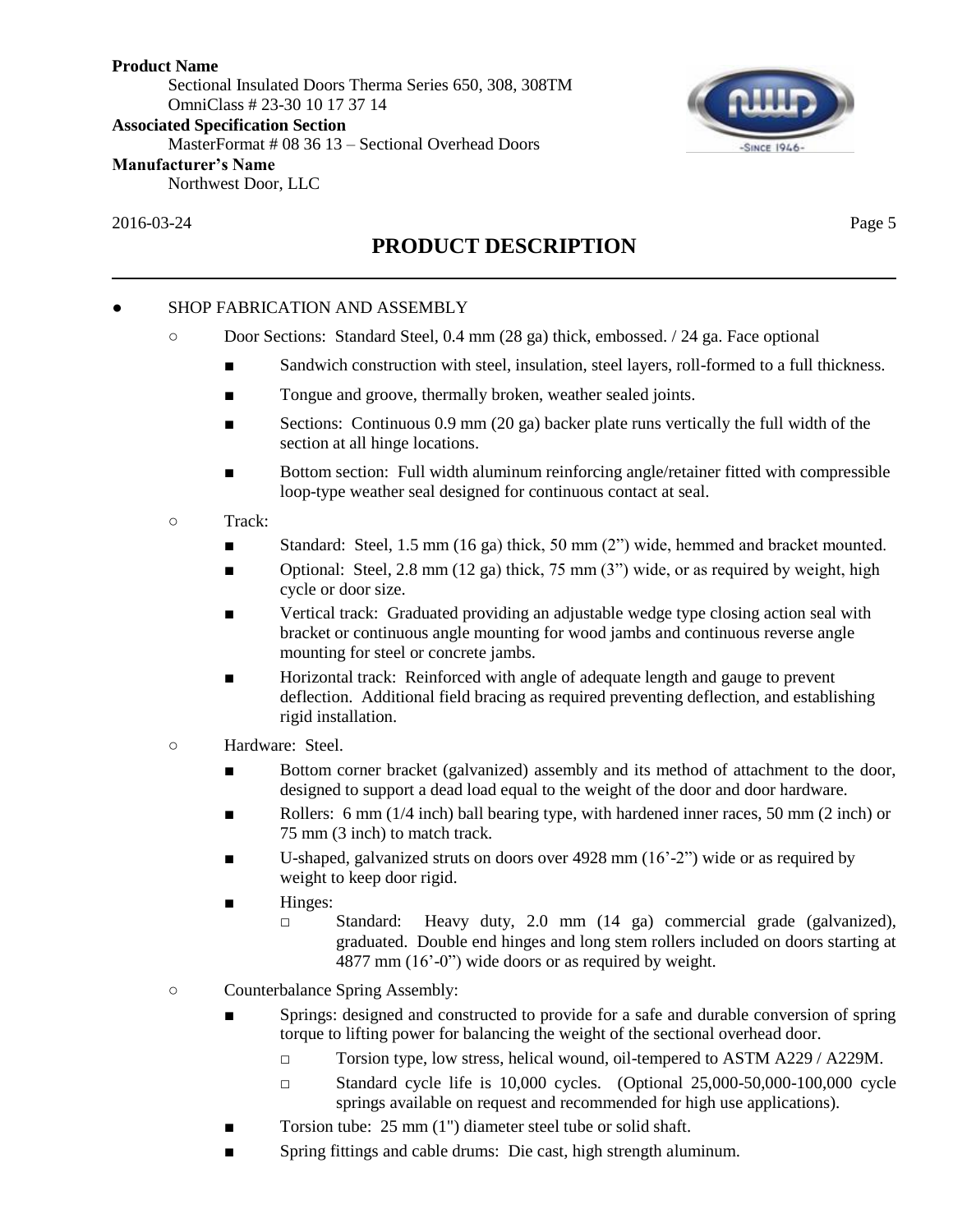# **Product Name** Sectional Insulated Doors Therma Series 650, 308, 308TM OmniClass # 23-30 10 17 37 14

**Associated Specification Section**

MasterFormat # 08 36 13 – Sectional Overhead Doors

## **Manufacturer's Name**

Northwest Door, LLC

## 2016-03-24 Page 6

**SINCE 1946** 

# **PRODUCT DESCRIPTION**

■ Cable: Preformed galvanized steel aircraft cable, minimum safety factor of 5:1.

# **FINISHES**

- Exterior Door Finish: Galvanized Steel, Pre-painted, bonderized phosphate treated, baked-on epoxy basecoat and polyester topcoat ; color white, paintable.
- Hardware Components: Galvanized, cadmium plated or zinc coated. Powder coat finish is optional.
- Track: Standard galvanized. Powder coat finish is optional.

# **PRODUCT PLACEMENT**

## **PREPARATION**

○ Ensure door opening is of correct size, square and plumb.

## **INSTALLATION**

- Install overhead doors and track in accordance with approved shop drawings and manufacturer's printed instructions and as specified.
- Coordinate installation with adjacent work to ensure proper clearances and allow for maintenance after installation.
- Anchor door assembly to wall and building using anchors for the proper weight and size of door as well as area wind load requirements.
- Securely brace door tracks suspended from structure. Vertical lift track that breaks away from wall more than 305mm (18") to be supported with angle to wall or structural members for support.
- Adjust hardware and moving parts to function smoothly so that doors operate easily. Adjust doors and seals to provide weather tight fit around entire perimeter.
- Refer to installation procedures published online: [http://www.northwestdoor.com/where-to](http://www.northwestdoor.com/where-to-buy/instructions.php)[buy/instructions.php](http://www.northwestdoor.com/where-to-buy/instructions.php)
- WASTE RECYCLING
	- Steel and glass materials can be recycled.
- MAINTENANCE INSTRUCTIONS AND PROCEDURES
	- Online: <http://www.northwestdoor.com/where-to-buy/instructions.php>

## **Corporate Identification**

Northwest Door, LLC